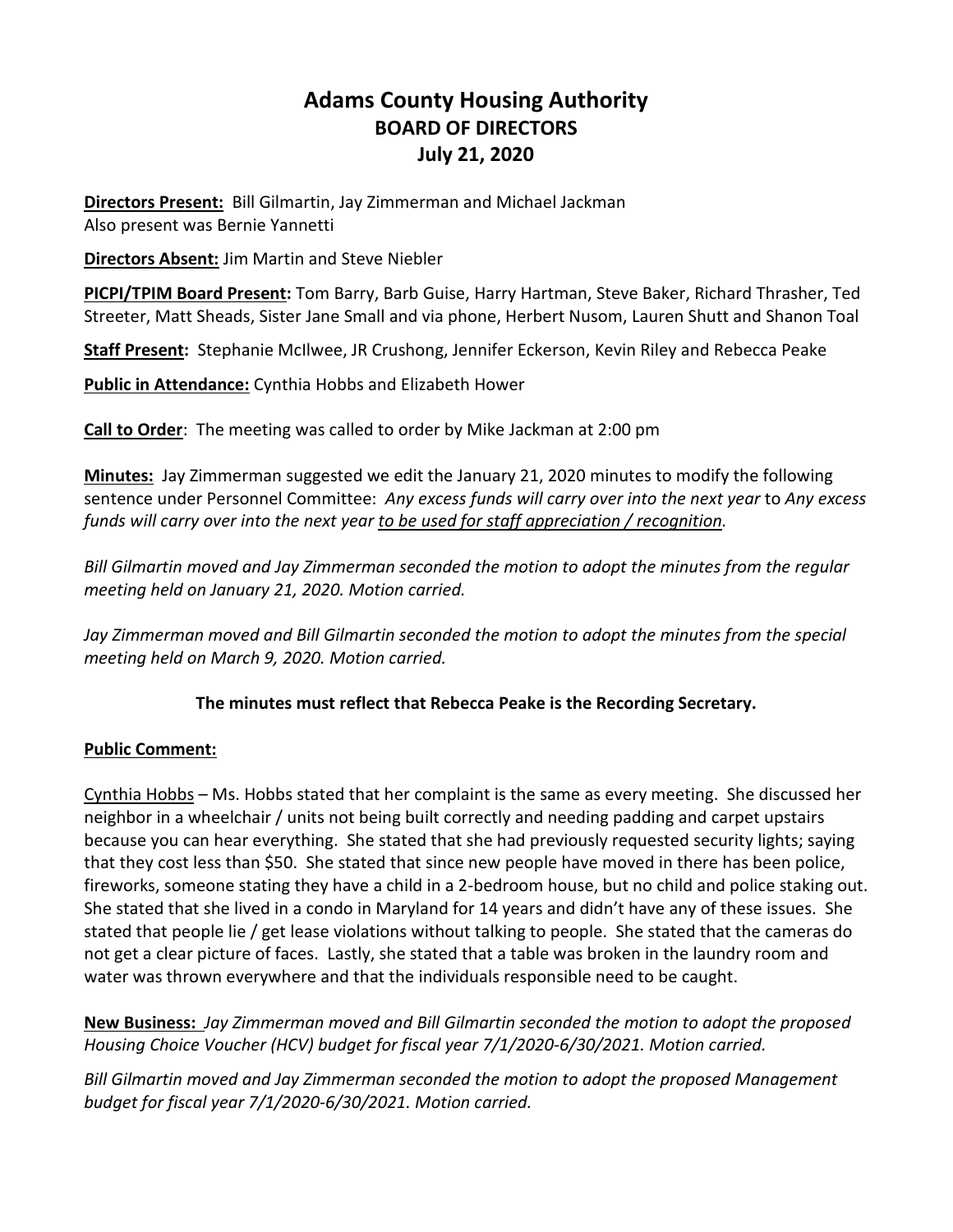*Jay Zimmerman moved and Bill Gilmartin seconded the motion to adopt the proposed Small Cities budget for fiscal year 7/1/2020-6/30/2021. Motion carried.*

*Bill Gilmartin moved and Jay Zimmerman seconded the motion to adopt the proposed Supportive Housing (SHP) budget for fiscal year 7/1/2020-6/30/2021. Motion carried.*

# **Personnel Committee:**

- Matt Sheads, Committee Chair, reported that the committee discussed staff appreciation and these types of events are most important and cost around \$900. Made the recommendation that the Boards continue holding a holiday staff appreciation luncheon with members contributing. Last year was a nice event held at the Dobbin House.
- The committee also discussed potential cost of living increases

*Jay Zimmerman moved and Bill Gilmartin seconded the motion to proceed with planning a staff appreciation event for 2020. Motion carried.*

# **Business Operations Committee:**

• Bill Gilmartin, Committee Chair, reported that there has been good transparency. The group met and reviewed financials, grants, loan summary and discussed a pay scale task force (Matt Sheads, Bill Gilmartin, Harry Hartman and Steve Niebler all volunteered). ACHA and PICPI Board Chairs and committee chairs will make this a regular process to review wages, civil service rates, step increases, merit and cost-of living increases.

**Grant Summary:** New Wellspan "Slow the Spread" grant was approved for COVID/COVID related expenses. Funds to be used for voucher briefing videos in English and Spanish and handbook in Spanish. Will eliminate the need to have translator for these and will be useful even after COVID.

**Loan Summary:** The original loan was \$88,286.11 and the current balance is \$54,033.85

# **HCV (Housing Choice Voucher):**

- 100% through fiscal year with total expenses at 87% of budgeted amount; cash flow YTD is \$19,121.60
- 610 Available vouchers; 537 total vouchers (under contract); no new vouchers or ports
- 178 on waiting list; 0 applicants currently being processed
- 25 vouchers issued, but not yet leased
- 89 new admissions YTD
- 45 HQS inspections completed (April-June)
- 27 FSS participants; 22 accounts with escrow balances; 7 graduates and \$64K in disbursements
- York to absorb 4 clients; \$2,200 savings
- CARES Act Admin Fees received total \$72,550 for the HCV program and for Mainstream (MS-5) program; balance to be spent by 12/31
	- $\circ$  Purchased new desktops, laptops, program software, software upgrades, virus software and some supply expenses on credit card; will document all expenses on spreadsheet to provide to HUD
	- o Working on pandemic plan for future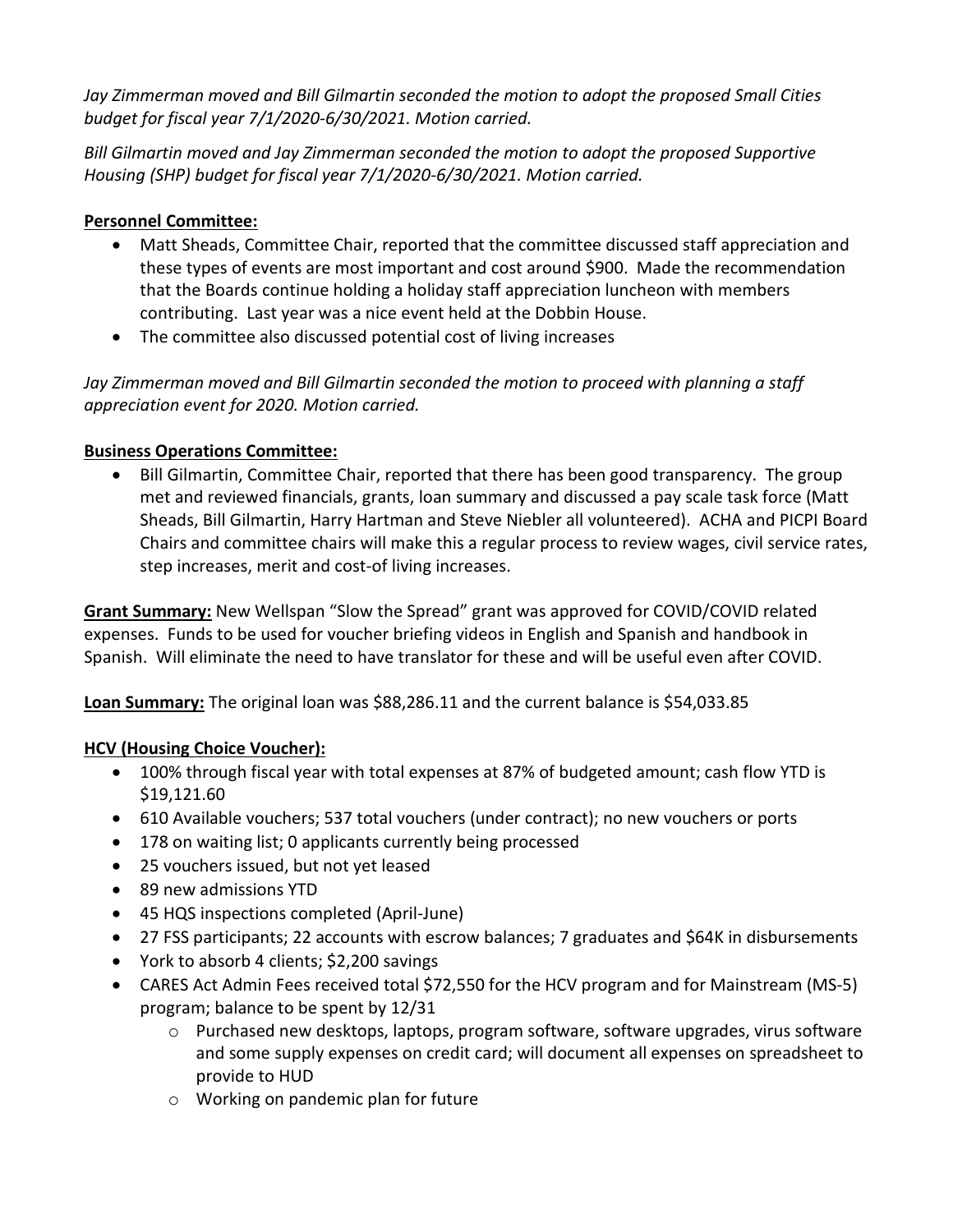### **Harold Court:**

- 100% through fiscal year with total expenses at 88% of budgeted amount; cash flow YTD is \$33,052.99
- 94% occupancy year to date
- 97 applicants on waiting list
- 5 vacancies; 2 currently; two-mid month July move-ins
- USDA approved budget on 4/22 with new rents effective 7/1
	- o Rents increased from \$677 to \$691
	- o Utility allowances increased from \$69 to \$72

# **McIntosh Court:**

- 100% through fiscal year with total expenses at 76% of budgeted amount; cash flow YTD is \$40,072.37
- 92% occupancy year to date
- 14 applicants on waiting list; 6 2-bedrrom and 8 3-bedroom
- 1 vacancy
- USDA approved budget on 4/22 with new rents effective 7/1
	- o Rents increased from \$922/\$1,038 to \$941/\$1,060
	- o Utility allowances increased from \$87/\$81 to \$94/\$97

# **Supportive Housing Program:**

- 100% through fiscal year with total expenses at 75% of budgeted amount; cash flow YTD is \$21,123.22
- 100% occupancy year to date
- 0 vacancies
- One unit not on voucher/over income is now eligible, but has not yet applied for rental assistance

#### **Management Financials:**

- 100% through the fiscal year with total expenses at 98%; cash flow YTD is \$72,233.30
- \$23,850.94 is owed to PICPI Business (Operating) Account
- This ledger that makes rent concessions for the HCV program

#### **Old Business:**

- **Update on HUD/OIG Audit**
	- $\circ$  All items have been closed; closeout letter received. Executed a \$237K repayment agreement for 30 years, no interest; \$6,064/annually. The Cost Allocation Plan was approved by HUD and will be updated annually.

*Bill Gilmartin moved and Jay Zimmerman seconded the motion to adjourn the meeting. Motion carried.*

ACHA Board meeting was formally adjourned at 2:42 pm

Respectfully Submitted: Rebecca Peake, Staff Recording Secretary